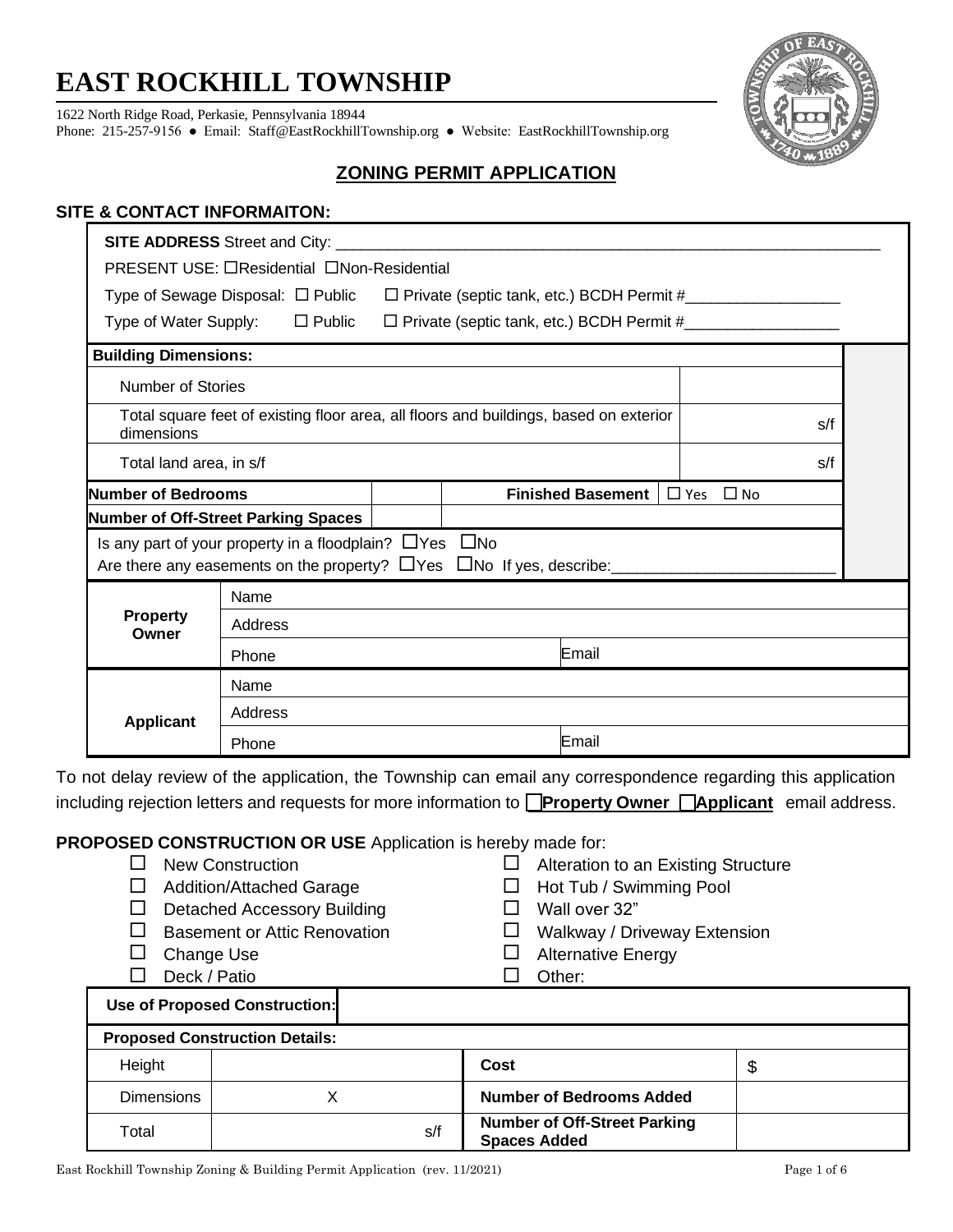| Will there be more than 1,000 square feet of Earth Disturbance? |  |     | $\square$ No |
|-----------------------------------------------------------------|--|-----|--------------|
| <b>Setbacks From Property Line:</b>                             |  |     |              |
| Front (from Ultimate Right-of-Way)                              |  | Ft. |              |
| Side                                                            |  | Ft. |              |
| Side                                                            |  | Ft. |              |
| Rear                                                            |  | Ft. |              |

#### ADVISORY TO APPLICANT:

Applicant is advised that upon review of a completed application, it may be determined that additional approvals are required prior to final issuance of a Zoning Permit. Those additional approvals may include but are not necessarily limited to:

**PennDOT** Applications that affect the use of a property that take access from a road under PennDOT jurisdiction may require a PennDOT permit.

**PaUCC** If the proposal includes construction regulated by the PA Uniform Construction Code, a Building Permit Application is required.

**BCCD** If the proposed work area involves disturbance of more than 5000 square feet of soil then approval from the Bucks County Conservation District is required. [www.bucksccd.org/index.htm](http://www.bucksccd.org/index.htm)

**Stormwater** If the proposal involves the construction of cumulative area of 1,000 square feet or more of impervious surfaces since the year 2002, a stormwater management plan or review may be required. Impervious surfaces include but are not necessarily limited to: driveway (both asphalt and crushed stone), buildings, some decks, patios, walkways, etc.

**Wastewater** Certain projects may necessitate the review and approval of the Bucks County Health Department or public water / sewer provider.

**Driveway Permit** If the proposal involves work within a township right-of-way a Road Opening Permit may be required.

**Land Development** Certain uses may require the submission of a Land Development Application to the Planning Commission and Board of Supervisors.

**Other Certain uses may require submission to the Planning Commission, Zoning Hearing Board or other** Boards, Commissions or Agencies.

#### DEFINITIONS:

**Alteration** – as applied to a building or structure, a change or re-arrangement in the structural parts or an enlargement or diminution.

**Building Height** – The vertical distance from the average elevation of the finished grade at the front two corners of the building to the top of the highest roof beams on a flat or shed roof, to the deck level on a mansard roof, and the average distance between the eaves and the ridge level for gable, hip, and gambrel roofs.

**Easement** – A grant of the use of a parcel of land for the use by the public, a corporation or a person for a specified purpose.

**Impervious Surface** – Impervious surfaces are those surfaces which do not absorb rain. All buildings, parking areas, driveways, roads, sidewalks and any areas in concrete asphalt and packed stone shall be considered impervious surfaces within this definition. In addition, other areas determined by the Township Engineer to be impervious within the meaning of this definition will also be classified as impervious surfaces.

**Impervious Surface Ratio** – The impervious surface ratio is measured by dividing the total area of all impervious surfaces within the site by the net buildable site area.

**Lot line** – any boundary line of a lot.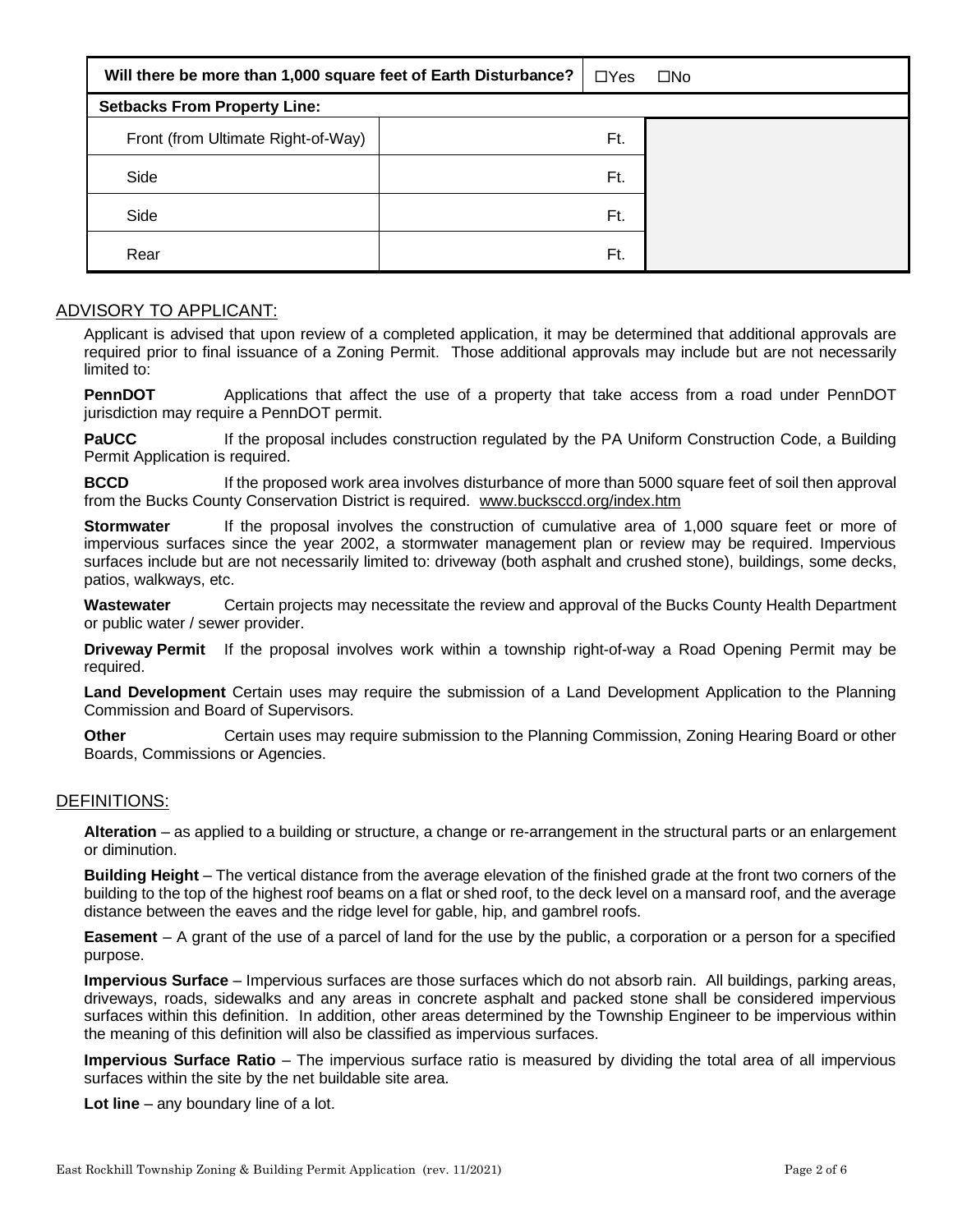#### **SITE or PLOT PLAN:**

A plot plan is an accurate drawn to scale rendering of your property that shows the size and configuration of your property, location of all existing and proposed structures (buildings, walls, driveways, fences, etc.) and all bodies of water, easements and woods. There may be occasions when it is required to have the plan prepared by a surveyor or professional engineer.



#### Plot Plan Requirements:

- 1. Name of the property owner, site address, tax parcel number and lot size.
- 2. Location and dimensions of all parking and driveway areas.
- 3. Location and name of all adjacent streets.
- 4. Any and all bodies of water.
- 5. Any easements or floodplain that cross the property or other pertinent legal information with distance bearing information.
- 6. Existing woods and proposed extent of clearing.
- 7. Property lines and dimensions.
- 8. Labeled existing and proposed structures with dimensions to property lines and street (note where the measurement was taken from).
- 9. Driveway location, width and access point.
- 10. Parking spaces.
- 11. Existing and proposed utility locations including but not limited to water lines, sewer laterals, gas lines, electrical lines, septic fields, wells, etc.
- 12. Sump pump, roof drain line locations, line sizes and discharge points.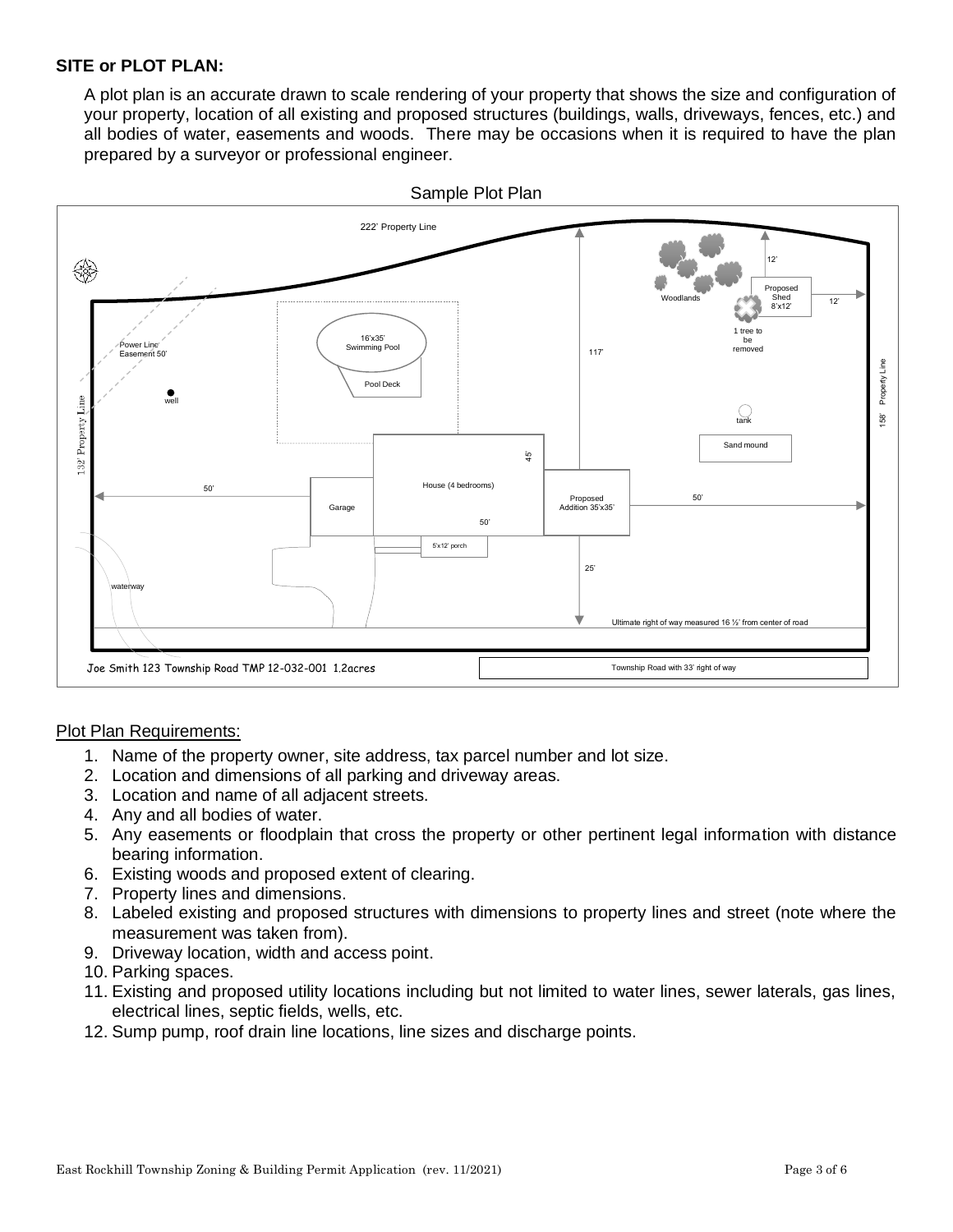## **BUILDING PERMIT APPLICATION**

#### **1. PROPERTY INFORMATION**

| <b>Street Address</b>       |            | Town |             |                                          | Zip Code                               |
|-----------------------------|------------|------|-------------|------------------------------------------|----------------------------------------|
| Subdivision                 | Lot Number |      | Parcel Type | $\Box$ Residential (R)<br>Commercial (C) | Industrial (I)<br>. <b>T</b> Other (O) |
| <b>2. OWNER INFORMATION</b> |            |      |             |                                          |                                        |

| First Name            | Last Name or Business Name | Phone |       |     |
|-----------------------|----------------------------|-------|-------|-----|
| <b>Street Address</b> | City                       |       | State | Zip |

## **3. CONTRACTORS INFORMATION**

|                           | <b>NAME</b> | <b>STREET ADDRESS</b> | CITY, STATE | PHONE NO. | <b>EMAIL</b> |
|---------------------------|-------------|-----------------------|-------------|-----------|--------------|
| Architect / Engineer      |             |                       |             |           |              |
| <b>General Contractor</b> |             |                       |             |           |              |
| Concrete                  |             |                       |             |           |              |
| Carpentry                 |             |                       |             |           |              |
| Electrical                |             |                       |             |           |              |
| Plumbing                  |             |                       |             |           |              |
| Mechanical                |             |                       |             |           |              |
| Roofing                   |             |                       |             |           |              |
| Masonry                   |             |                       |             |           |              |
| Drywall or Lathing        |             |                       |             |           |              |
| Sprinkler                 |             |                       |             |           |              |
| Paving                    |             |                       |             |           |              |
|                           |             |                       |             |           |              |

### **4. BUILDING INFORMATION** Complete all applicable information

| <b>IMPROVEMENT TYPE</b>                                                                                                                                       |                                                                                                                                         |                       |                                                         |  |
|---------------------------------------------------------------------------------------------------------------------------------------------------------------|-----------------------------------------------------------------------------------------------------------------------------------------|-----------------------|---------------------------------------------------------|--|
| $\Box$ New Dwelling<br>Addition / Attached Garage<br>$\Box$ Alteration<br>$\Box$ Repair/Replacement<br>$\Box$ Shed (over 200 sf)<br>Detached Garage/Pole Barn | $\Box$ Swimming Pool<br>$\square$ Hot Tub<br>$\Box$ Relocation<br>$\Box$ Foundation Only<br>  Deck / Patio<br>$\Box$ Alternative Energy |                       | $\Box$ Wireless Communication Facility<br>$\Box$ Other: |  |
| <b>Structural FRAME</b>                                                                                                                                       |                                                                                                                                         | <b>Exterior WALLS</b> |                                                         |  |
| $\Box$ Concrete<br>Reinforced Steel                                                                                                                           | $\Box$ Other, Identify:                                                                                                                 | $\Box$ Steel          | $\sqcup$ Concrete<br>$\Box$ Other, Identify:            |  |
| $\Box$ Wood<br>$\Box$ Masonry                                                                                                                                 |                                                                                                                                         | $\Box$ Masonry        | $\square$ Wood                                          |  |
| Are any structural assemblies fabricated off-site?                                                                                                            | $\Box$ Yes                                                                                                                              | $\Box$ No             |                                                         |  |
| Total Square Feet of Floor Area, all floors- Existing:                                                                                                        |                                                                                                                                         |                       | sf.                                                     |  |
| Total Square Feet of Floor Area, all floors- Proposed:                                                                                                        |                                                                                                                                         |                       | sf.                                                     |  |
| Total Square Feet of Ground Coverage of Proposed Building:                                                                                                    |                                                                                                                                         |                       |                                                         |  |
| <b>Total Measure of Exterior Dimensions:</b>                                                                                                                  |                                                                                                                                         |                       |                                                         |  |
| Stories (No.)                                                                                                                                                 | Bedrooms (No.)                                                                                                                          |                       | Enclosed Off-Street Parking (No.)                       |  |
| Height Above-Grade (feet)                                                                                                                                     | Full Baths (No.)                                                                                                                        |                       | Outdoor Off-Street Parking (No.)                        |  |
| Proposed Residential Units (No.)                                                                                                                              | Partial Baths (No.)                                                                                                                     |                       | Parking Area (sq. feet)                                 |  |
| Existing Residential Units (No.)                                                                                                                              | Living Area (sq. feet)                                                                                                                  |                       | Elevators/Escalator (No.)                               |  |
| Garage, detached (No.)                                                                                                                                        | Basement Area (sq. feet)                                                                                                                |                       | Fireplaces (type & No.)                                 |  |
| Garage, attached (No.)                                                                                                                                        | Windows (No.)                                                                                                                           |                       |                                                         |  |
| <b>Estimated Start Date</b>                                                                                                                                   | <b>Estimated Finish Date</b>                                                                                                            |                       | \$<br><b>Building Est. Value</b>                        |  |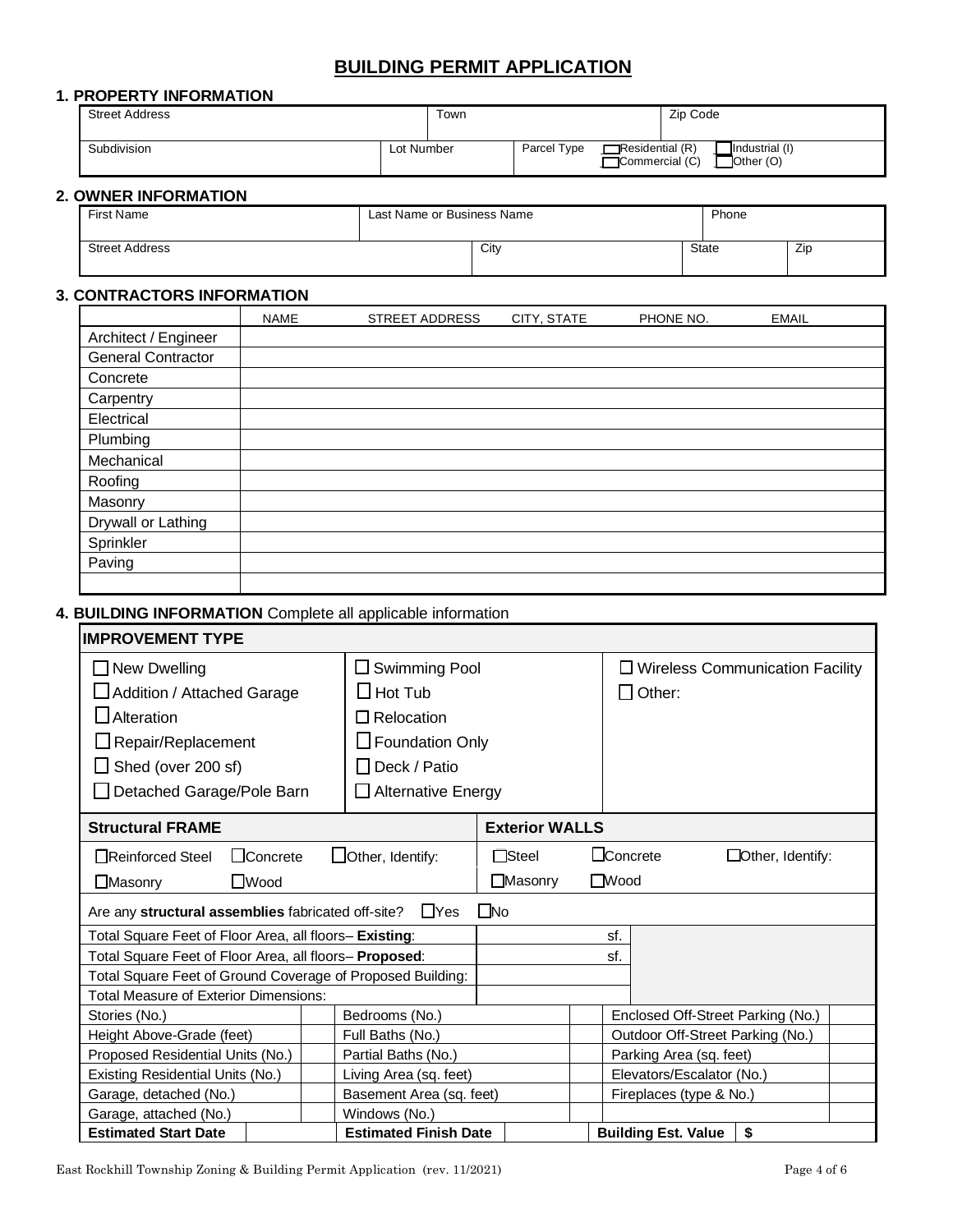| <b>ELECTRIC</b> Contact Electrical Underwriting Agency Code Inspections 215-672-9400 or contact@codeinspections.net |                                                             |                                                                                                                                                                                                                                                                                 |                                                                               |     |
|---------------------------------------------------------------------------------------------------------------------|-------------------------------------------------------------|---------------------------------------------------------------------------------------------------------------------------------------------------------------------------------------------------------------------------------------------------------------------------------|-------------------------------------------------------------------------------|-----|
| Type of Work (check one):<br>$\Box$ Installing New Equipment<br>Altering Existing System<br>$\Box$ Both             | Wire Type: ___________<br>Size:<br>Circuit Load: __________ | # of Hardwired Motors:<br>Electrical Devices:<br># of HP or KW: \\cdot \\cdot \\cdot \\cdot \\cdot \\cdot \\cdot \\cdot \\cdot \\cdot \\cdot \\cdot \\cdot \\cdot \\cdot \\cdot \\cdot \\cdot \\cdot \\cdot \\cdot \\cdot \\cdot \\cdot \\cdot \\cdot \\cdot \\cdot \\cdot \\cd | <b>Electrical Service:</b><br>Amps<br>Check one:<br>$\Box$ New $\Box$ Upgrade |     |
| $\square$ No<br>$\Box$ Yes<br>Pool Bonding:                                                                         |                                                             |                                                                                                                                                                                                                                                                                 |                                                                               |     |
| <b>Switching Outlets</b>                                                                                            | Bonding, Pool/Vault                                         |                                                                                                                                                                                                                                                                                 | Size & KW                                                                     | Qty |
| <b>Lighting Outlets</b>                                                                                             | Service/Feeders                                             | <b>Motors</b>                                                                                                                                                                                                                                                                   |                                                                               |     |
| <b>Receptacle Outlets</b>                                                                                           | <b>HVAC Equipment</b>                                       | Generators                                                                                                                                                                                                                                                                      |                                                                               |     |
| Range/Oven                                                                                                          | <b>Switching Devices</b>                                    | Compressors                                                                                                                                                                                                                                                                     |                                                                               |     |
| Dryer, Electric                                                                                                     | Transformers                                                | Solar Panels                                                                                                                                                                                                                                                                    |                                                                               |     |
| Water Heater, Electric                                                                                              | <b>Alarm Devices</b>                                        |                                                                                                                                                                                                                                                                                 | If altering existing system, explain:                                         |     |
| <b>Heat Detectors</b>                                                                                               | <b>Annunciator Panel</b>                                    |                                                                                                                                                                                                                                                                                 |                                                                               |     |
| <b>Smoke Detectors</b>                                                                                              | Other:                                                      |                                                                                                                                                                                                                                                                                 |                                                                               |     |

| <b>PLUMBING</b>                                                               |                                      |                                                                                                                                         |
|-------------------------------------------------------------------------------|--------------------------------------|-----------------------------------------------------------------------------------------------------------------------------------------|
| Type of Work (Check one):                                                     |                                      |                                                                                                                                         |
| Installing New Equipment                                                      | Water Meter size _________<br>inches | Will there be Underslab Plumbing?                                                                                                       |
| Altering Existing System                                                      | Water Service size<br>inches         | $\Box$ Yes<br>$\Box$ No                                                                                                                 |
| <b>Both</b>                                                                   |                                      |                                                                                                                                         |
| <b>Tubs/Shower Stalls</b>                                                     | <b>Drinking Fountains</b>            | <b>Back Flow Preventers</b>                                                                                                             |
| Lavatories                                                                    | <b>Floor Drains</b>                  | <b>Water Pumps</b>                                                                                                                      |
| <b>Toilets</b>                                                                | <b>Water Heaters</b>                 | <b>Sewers</b>                                                                                                                           |
| Urinals                                                                       | <b>Water Softeners</b>               | Gas Piping                                                                                                                              |
| <b>Sinks</b>                                                                  | Sewage Ejectors                      | Swimming Pools                                                                                                                          |
| Laundry Tubs                                                                  | Sump Pumps                           | Standpipes                                                                                                                              |
| <b>Dishwashers</b>                                                            | Grease Traps                         | <b>Fire Sprinklers</b>                                                                                                                  |
| Garbage Disposals                                                             | <b>Bidets</b>                        | Lawn Sprinklers                                                                                                                         |
| Hose Bibs                                                                     | Other:                               |                                                                                                                                         |
| If altering existing system,<br>explain:                                      |                                      |                                                                                                                                         |
| support anchors, etc. All plumbing systems shall be tested with water or air. |                                      | Submit a vertical schematic of drain, waste and vent lines through floor levels including pipe sizes, traps, cleanouts, vent terminals, |

| <b>MECHANICAL</b>                     |                  |                |                             |                              |                    |
|---------------------------------------|------------------|----------------|-----------------------------|------------------------------|--------------------|
| Type of Work (Check one):             |                  |                | Type of Fuel (Check one):   |                              |                    |
| □ Installing New Equipment            |                  |                | $\Box$ Oil                  |                              | $\Box$ Natural Gas |
| <b>Altering Existing System</b>       |                  |                |                             | $\Box$ Electrical<br>$\perp$ | Propane            |
| <b>Both</b>                           |                  |                | Other <sub>_____</sub>      |                              |                    |
| <b>Heater Name:</b>                   |                  |                |                             | <b>Number of Heaters:</b>    |                    |
| <b>Model Number:</b>                  |                  |                | <b>BTUs:</b>                |                              |                    |
| A/C Name:                             |                  |                | <b>Number of A/C Units:</b> |                              |                    |
| <b>Model Number:</b>                  |                  |                | <b>BTUs:</b>                |                              |                    |
| <b>Forced Air Furnace</b>             |                  | Incinerator    |                             | Air Handling Unit            |                    |
| Unit Heater                           |                  | <b>Boiler</b>  |                             | Heat Pump                    |                    |
| Gas/Oil Conversion                    |                  | Coil Unit      |                             | Air Cleaner                  |                    |
| Space Heater                          | Window A/C unit  |                |                             | Kitchen Exhaust Hood         |                    |
| <b>Gravity Furnace</b>                | Split System A/C |                | Hazardous Exhaust System    |                              |                    |
| Solid Fuel Appliance                  |                  | A/C Compressor |                             | Other:                       |                    |
| If altering existing system, explain: |                  |                |                             |                              |                    |